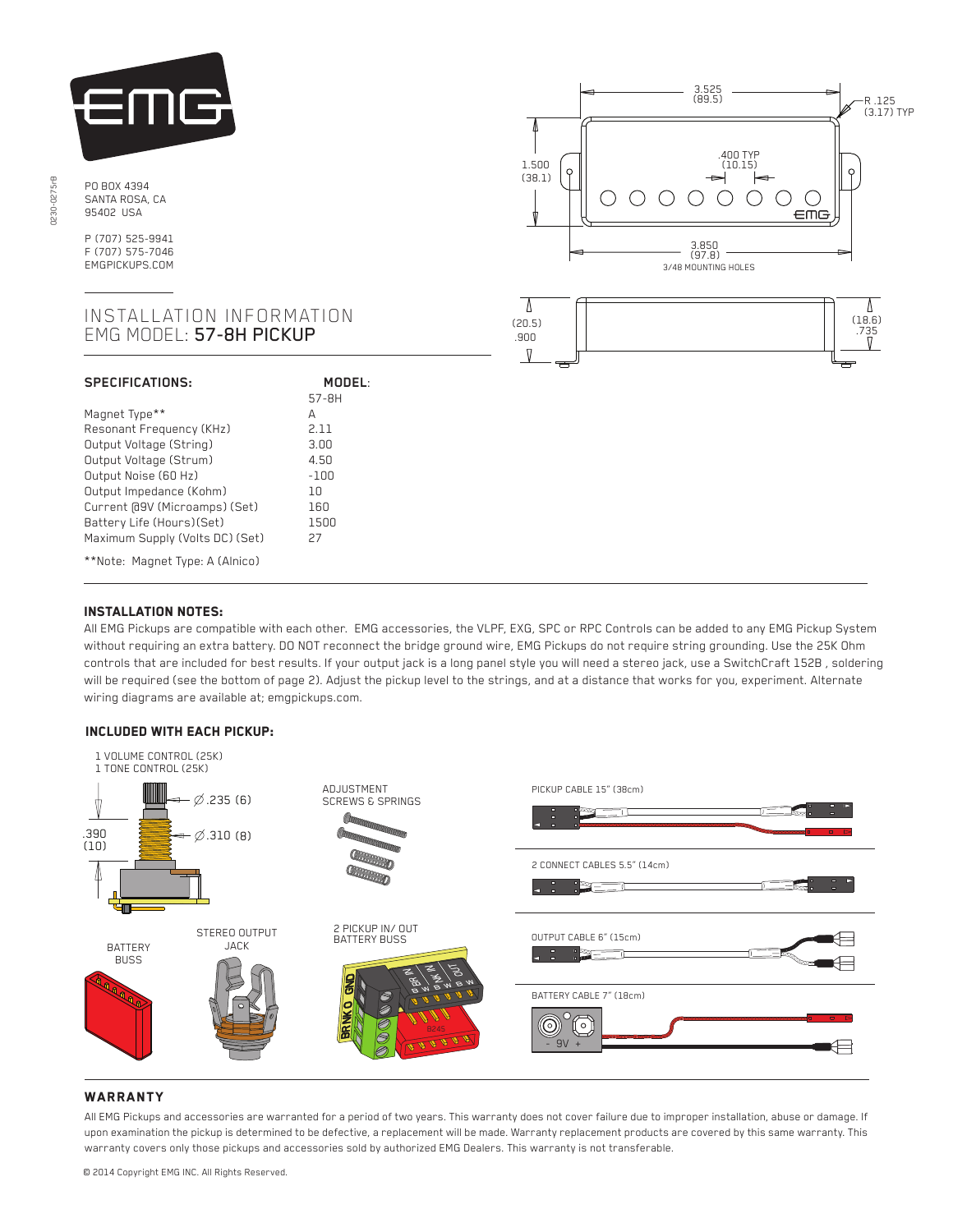## **Installation Instructions:**

#### **General Notes:**

Every attempt has been made to make this a solderless installation. There are some instances where this is not possible;

- 1) If your instrument uses the long panel output jack and you had passive pickups you will need a new stereo output jack, the Switchcraft 152B is recommended. Soldering to the new jack will be required, see diagram #4 below.
- 2) Some instruments may already have a battery holder installed and in that case soldering may be required to the battery buss, see diagram #5 below.
- 3) Instruments with two pickups may need soldering to the selection switch in some installations.

If you are installing only one pickup use the instructions on this page. If you are installing two pickups go to page 3 and begin there.

### **Installation (One Pickup Guitars):**

1) Plug the pickup cable onto the EMG Pickup header as shown in diagram #1 and route the cable to the control cavity. If the cable is too long, wind up the excess and keep it under the pickup if possible.

#### **Master Volume control only**

2) Refer to diagram #2. Plug both the Pickup cable and the output cable onto the Volume control as shown, then go to step 4.

#### **Master Volume and Tone control**

- 3) Refer to diagram #3. Plug the Pickup cable onto the Volume control as shown. Plug a coax cable from the Volume control to the Tone control. Plug the output cable onto the tone control as shown.
- 4) Connect the wires of the output cable to the output jack by pushing the connectors on as shown. WHITE wire to the TIP (T) contact, BLACK wire to the SLEEVE (S) contact BLACK Battery Negative wire to the RING (R) contact.
- 5) Using the battery buss, insert the RED wire of the pickup, and the battery RED wire. Extra pins can be used for EMG Accessories.
- 6) Put the battery in the insulating foam piece provided and place it securely in the control cavity. We suggest that you plug in the instrument and test it before closing the control cavity.



## **Diagram #1** Insert the plug onto the 3 pin header

of the pickup as shown above. Note the orientation arrow.





### **Diagram #4**

## **Soldering to the 152B Panel Jack:**

If your instrument has a long Panel Jack like the one below you will have to solder the output cable as shown. Ground (Black) to the sleeve Signal (White) to the Tip Battery Negative (Black) to the Ring



#### **Diagram #5**

#### **Soldering to the battery buss:**

If your instrument has an older EMG Pickup you can solder the pickup RED wire to the buss. Simply use some needle nose pliers, pull out the V+ header and solder the RED Wire from the pickup(s) to any of the pins and then re-insert the header into the housing.



Solder the RED wire from the Battery Holder and/or pickups and re-insert the Header into the insulation cover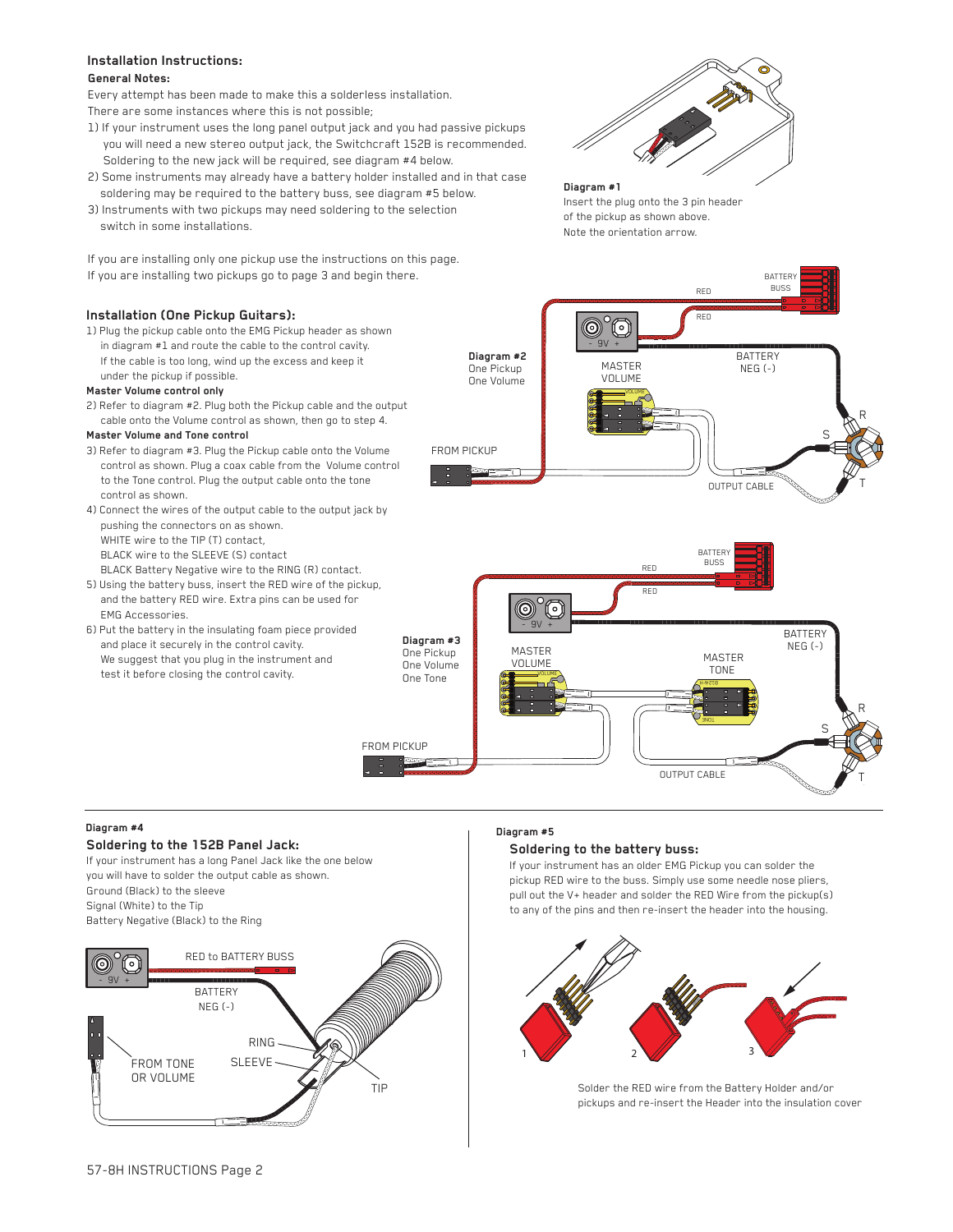### **Installation Instructions:**

#### **Two Pickup Guitars with Selection switch:**

Guitars with two pickups and a selection switch will use the EMG B245 Pickup Buss. The Pickup Buss is a convenient way to wire your guitar without soldering. There is a separate sheet attached to these instructions that describes the Pickup Buss in detail.

In all installations it's best to find a place to mount the Pickup Buss in the control cavity before starting. Then, after the cables are routed use the velcro to mount it securely.

#### **2 Pickups / Toggle Select Switch / Master Volume and Tone**

- 1) Install the Pickups and route the Pickup cables to the control cavity. If the cables are too long, wind up the excess and keep it under the pickup.
- 2) Mount the Volume and Tone controls into the body. Plug both Pickup cables onto the Pickup Buss (BLACK Shroud) as shown,
	- Refer to diagram #6a
- Bridge Pickup to position 1
- Neck Pickup to position 2.
- 3) Plug a coax cable from the Pickup Buss (position 3) to the Master Volume control as shown in diagram #6b.
- 4) Plug a coax cable from the Master Volume to the Master Tone as shown.
- 5) Strip the insulation from the switch wires and Insert them into the GREEN Terminal Block and tighten the screws with a small screwdriver.
- The Bridge pickup goes to the BR Terminal
- The Neck pickup goes to the NK Terminal
- The Output of the switch goes to the O Terminal
- If there is a ground wire coming from the switch, insert it into one of the black terminals on the terminal block.
- 6) Plug the output cable onto the Master Tone control and connect the output wires to the output jack by pushing the connectors on as shown. WHITE wire onto the TIP (T) contact,
	- BLACK wire onto the SLEEVE (S) contact
	- BLACK Battery Negative wire onto the RING (R) contact.

#### **Diagram #6b**

2 Pickups

\*\*Tips and Tricks\*\*\*\* Start your installation by:

- 1) Determine which type output jack your instrument has. A Stereo 12B type is Included, but if you have a long panel jack a SwitchCraft 152B Long Panel Jack will be required.
- 2) Remove the strings, remove any existing Pickups and controls (remember the order and function of each control)
- 3) Determine a good spot for the Pickup Buss and make sure the cable or wires from the selection switch will reach the Pickup Buss,
- 4) Install the EMG Volume and Tone Controls and tighten them in. 5) Then install the pickups keeping any excess cable under the pickup
- rather than in the control cavity.

6) IMPORTANT: EMG Active pickups do not require a string ground wire! DO NOT Reconnect the string ground, it is unneces

7) Plug the RED Wires of the pickups onto the V+ Supply Buss (RED Shroud) along with the RED of the battery clip.

 Extra pins on the V+ Supply Buss are for EMG Accessories. 8) Put the battery in the insulating foam piece provided and place it securely in the control cavity.

We suggest that you plug in the instrument and test it before closing the control cavity.





#### **2 Pickups / Toggle Select Switch / 2 Volumes and Master Tone** Refer to Diagram #7 (Next Page)

- 
- 1) Install the Pickups and route the Pickup cables to the control cavity. If the cables are too long, wind up the excess and keep it under the pickup.
- 2) Mount the Volume and Tone controls into the body. Plug both pickup cables onto the Volume controls as shown. Plug a coax cable from the Bridge Volume control to the Pickup Buss (Position 1) Plug a coax cable from the Neck Volume control to the Pickup Buss (Position 2)
- 3) Plug a coax cable from the Pickup Buss (position 3) to the Master Tone control as shown.
- 4) Strip the insulation from the switch wires and Insert them into the GREEN Terminal Block and tighten the screws with a small screwdriver.
	- The Bridge pickup goes to the BR Terminal
	- The Neck Pickup goes to the NK Terminal
	- The Output of the switch goes to the O Terminal

 If there is a ground wire coming from the switch, insert it into one of the black terminals on the terminal block.

- 5) Plug the output cable onto the Tone control and connect the wires to the output jack by pushing the connectors on as shown.
- WHITE wire onto the TIP (T) contact,
- BLACK wire onto the SLEEVE (S) contact
- BLACK Battery Negative wire onto the RING (R) contact.
- 6) Plug the RED Wires of the pickups onto the V+ Supply Buss (RED Shroud) along with the RED of the battery clip. Extra pins are for EMG Accessories.
- 7) Put the battery in the insulating foam provided and place it securely in the control cavity.
- We suggest that you plug in the instrument and test it before closing the control cavity.